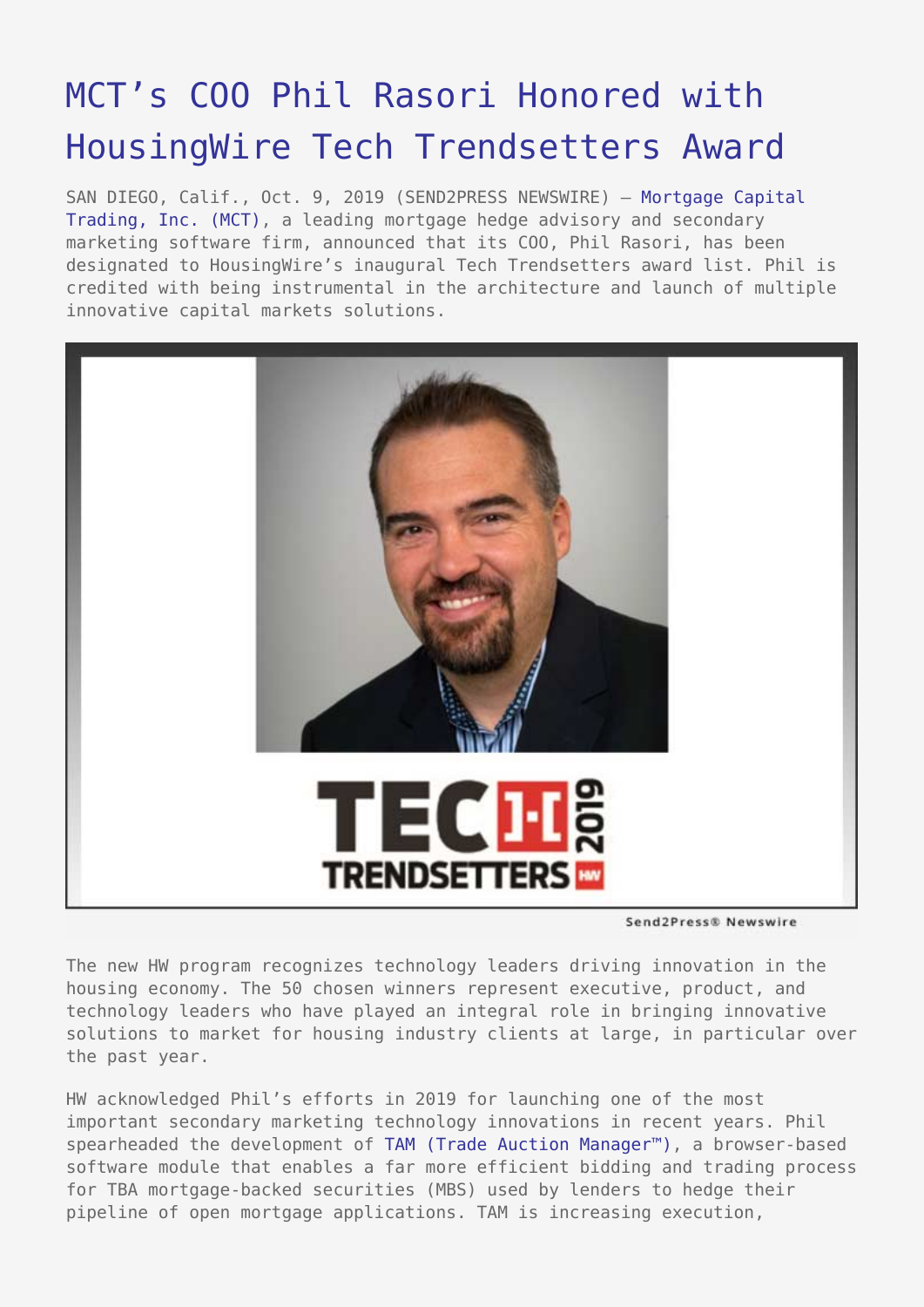liquidity, and transparency for lenders, while connecting them digitally with many of their broker-dealers for the first time.

"It is a great honor to be selected by HW as a recipient of their inaugural Tech Trendsetters award," stated Rasori. "MCT has launched many software solutions and supporting services to drive success for our lender clients. Winning this award underscores our latest innovations and reinforces our ongoing commitment to mortgage technology."

Also worth noting is Phil's creation and launch of [BAM \(Bid Auction](https://mct-trading.com/bid-auction-manager/) [Manager™\)](https://mct-trading.com/bid-auction-manager/), a digital whole loan trading marketplace within MCT's cloud-based core secondary marketing platform, [MCTlive!](https://mct-trading.com/solutions/mortgage-hedging/mctlive/?utm_source=Rob%20Chrisman&utm_medium=Fannie%20Full%20Suite%20Integration%209.26.19&utm_campaign=Chrisman%20Blurb%20Fannie%20Full%20Suite%20Integration) Since gaining widespread adoption by the investor community in 2018 (100% adoption – all investors now leverage BAM), the solution has saved lenders inordinate amounts of time, secured the entire process (which was previously handled via email communications), improved margins, and streamlined bid tape management and best execution loan sale analysis.

Most recently, Phil played a key role in developing a mobile app for MCTlive! that empowers secondary marketing managers to review reporting, manage loan pipelines, and conduct whole loan trading from the convenience of their mobile phone.

"Each year we honor the top technology companies in the housing industry, but this year we decided to do even more," HousingWire Associate Editor Kelsey Ramírez said. "This year, for the first time ever, we are looking at the people behind the technology. These experts are propelling the housing industry forward and reimagining the mortgage process."

"HousingWire has always recognized innovation and technological advancements in the housing industry, but none of those advancements happen without people leading the way," HousingWire Managing Editor Ben Lane said. "Technology doesn't simply create itself. People are the driving force behind those innovations. And it's in that spirit that we proudly honor the visionaries helping to push the housing industry into the future."

The full list of HW Tech Trendsetters can be found online and will also be profiled in the Oct./Nov. issue of HousingWire magazine. [https://www.housingwire.com/articles/introducing-housingwires-2019-tech-trend](https://www.housingwire.com/articles/introducing-housingwires-2019-tech-trendsetters/) [setters/](https://www.housingwire.com/articles/introducing-housingwires-2019-tech-trendsetters/).

## **About MCT:**

Founded in 2001, Mortgage Capital Trading, Inc. (MCT) has grown from a boutique mortgage pipeline hedging firm into the industry's leading provider of fully-integrated capital markets services and technology. MCT offers an array of best-in-class services and software covering mortgage pipeline hedging, best execution loan sales, outsourced lock desk solutions, MSR portfolio valuations, business intelligence analytics, mark to market services, and an award-winning comprehensive capital markets software platform called MCTlive! MCT supports independent mortgage bankers, depositories, credit unions, warehouse lenders, and correspondent investors